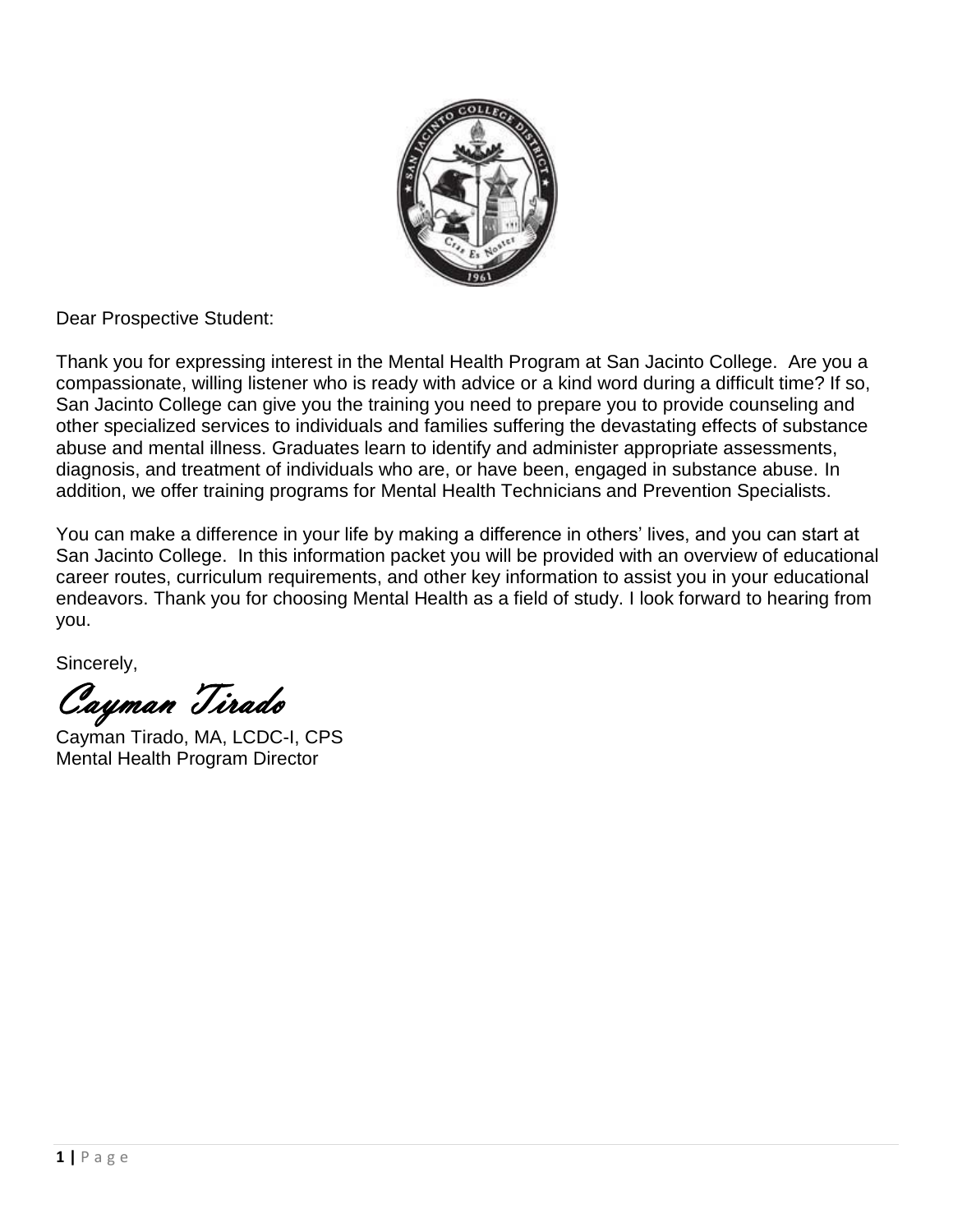**North Campus South Campus South Campus** South Campus South Campus South Campus South Campus South Campus South Campus **5800 Uvalde 13735 Beamer Road Houston, Texas 77049 Houston, TX 77089 Office – N17.2118a** Building –S12.226 **281-998-6150 ext. 7146/7758 mentalhealthservices@sjcd.edu** 

#### **San Jacinto College Mental Health Program Information**

#### **Overview**

The Mental Health program at San Jacinto College offers:

- Associate of Applied Science Degree in Clinical and Counseling Psychology
- Substance Abuse Counseling Certificate of Technology
- Substance Abuse Counseling Occupational Certificate
- Mental Health Technician Occupational Certificate
- Prevention Specialist Occupational Certificate

The Mental Health curriculum includes a combination of learning options including: class lectures, distance learning, hybrid and Internet Television Video (ITV) offered at both North & South Campuses.

The Mental Health program is approved by The Texas Higher Education Coordinating Board and the State of Texas. Upon successful completion of the Mental Health program graduates are eligible for testing as a Licensed Chemical Dependency Counselor (LCDC).

### **Educational Career Routes**

#### **Mental Health Clinical and Counseling Psychology**

Associates Degree - 2 Years-Training prepares students to work with both substance use and cooccurring mental health disorders. Education and training is provided for specialized services to individuals and their families experiencing substance abuse and mental health problems.

#### **Mental Health Technician**

Occupational Certificate - 3 Terms- The Mental Health Technician (Psychiatric Aide/Technician) Occupational Certificate prepares students to work with individuals with psychiatric and/or substance use disorders following physician instructions and hospital procedures. Psychiatric aides and technicians observe and record patient behavior and present findings to counselors, nurses, and other professional staff. They intervene in crisis situations, actively moderate client behavior, and assist with feeding, moving, dressing patients, personal hygiene, and activities of daily living.

### **Substance Abuse Counseling – Occupational and Technical Certificates**

Occupational Certificate - 2 Terms/Technical Certificate – 3 Terms The Substance Abuse Counseling Occupational Certificate and Certificate of Technology prepare individuals to enter the field of human services and provide specialized services to individuals and their families experiencing the effects of substance abuse. Graduates will be able to identify appropriate assessments, diagnosis, and treatment of individuals who are, or have been, engaged in substance abuse.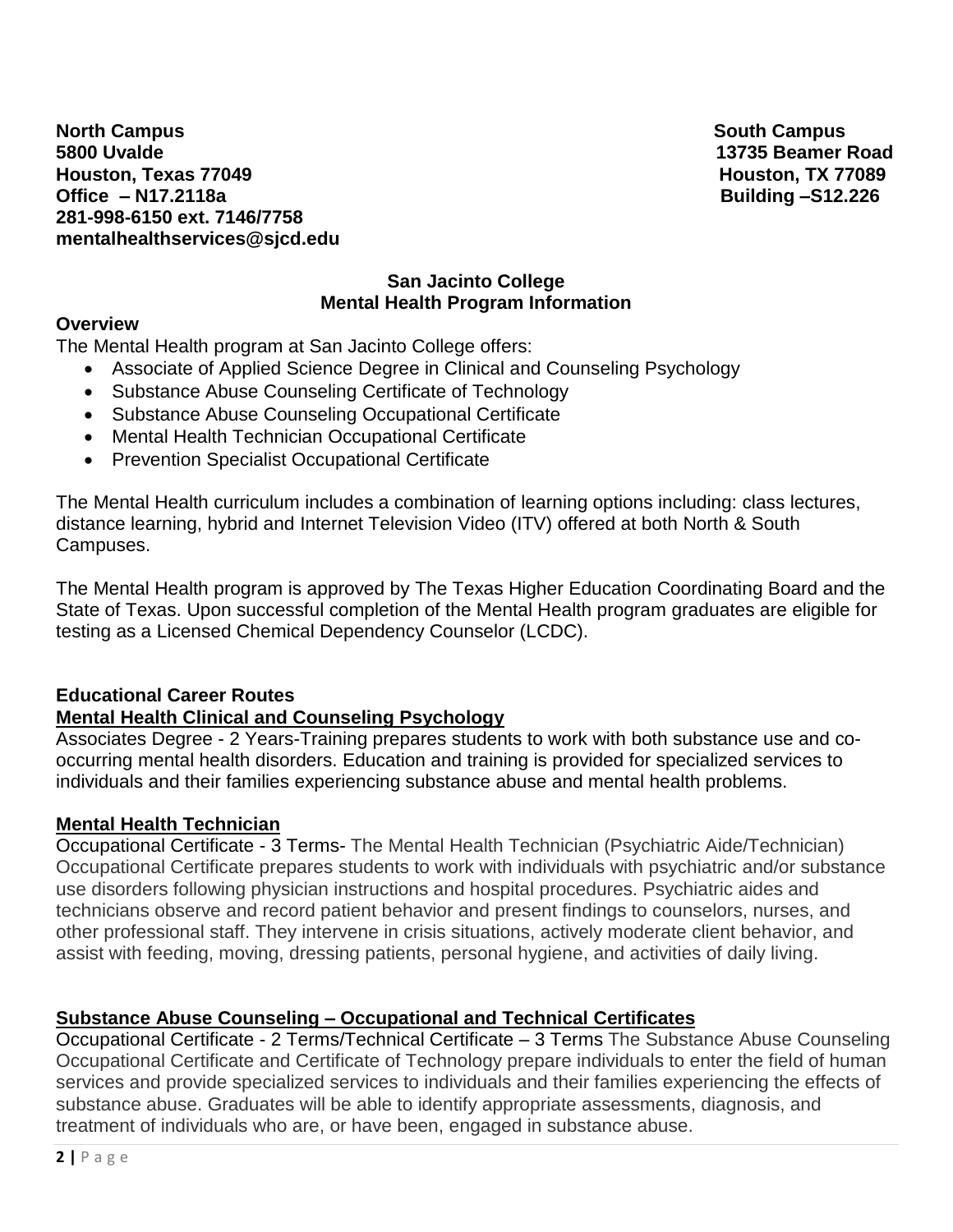## **Prevention Specialist – Occupational Certificate**

Occupational Certificate – 3 Terms - This 20-hour certificate prepares students to apply to be a Texas Certified Prevention Specialist (CPS). The curriculum is approved by the Texas Department of Health Services. The coursework, combined with the capstone experience at a prevention approved training center, enables students to work in the area of drug prevention in a variety of settings that include: K-12 schools; juvenile justice settings (alternative schools or youth offender programs); local community coalitions and at-risk programs.

## **STEPS TO ENROLL:**

**Step 1.** *San Jac Connect* - create your account at [http://connect.sanjac.edu](http://connect.sanjac.edu/) to track your admission status.

**Step 2. Apply** - After completing your San Jac Connect account, follow the link to ApplyTexas, [https://www.applytexas.org,](https://www.applytexas.org/) to complete your admission application.

**\*\*You will be conditionally accepted pending completion of Steps 3 & 4, if applicable.\*\***

- **Disability Services:** Visit the Disability Services Office located on your campus.
- **Veterans:** Visit the Veterans Student Success Center located on your campus.
- **International Students:** Visit Enrollment Services located on your campus to pick up the International Student Application packet.<http://www.sanjac.edu/international-students>

**Step 3. Placement Testing** - Meet with an Educational Planner to determine if testing is needed for enrollment or if you meet exemptions listed on reverse side.

- **Complete the Pre Assessment Activity (PAA):** <http://www.sanjac.edu/testing-PAA>
- **English proficiency:** required for individuals whose native language is not English.

**Step 4. Meningitis Vaccination** - Proof of bacterial meningitis vaccination must be submitted to Enrollment Services prior to being fully accepted. For more information and a list of exemptions please visit:<http://sanjac.edu/meningitis> .

#### **\*\*College students under the age of 22 years old are required to have the vaccination. \*\***

**Step 5. Transcripts** - Request official transcripts from high school or **all** colleges attended to be sent to San Jacinto College, Enrollment Services Office.

#### **GED, foreign transcripts, and transfer of college credits:**

Visit Enrollment Services to complete an evaluation request for foreign and college transcripts once all the transcripts are received.

**Step 6. Claim Account** - After receiving your acceptance letter, visit **My San Jac**, and click **SOS** (Student Online System).

**\*\*Please contact TechSupport at 281-998-6137 if you have an error.\*\***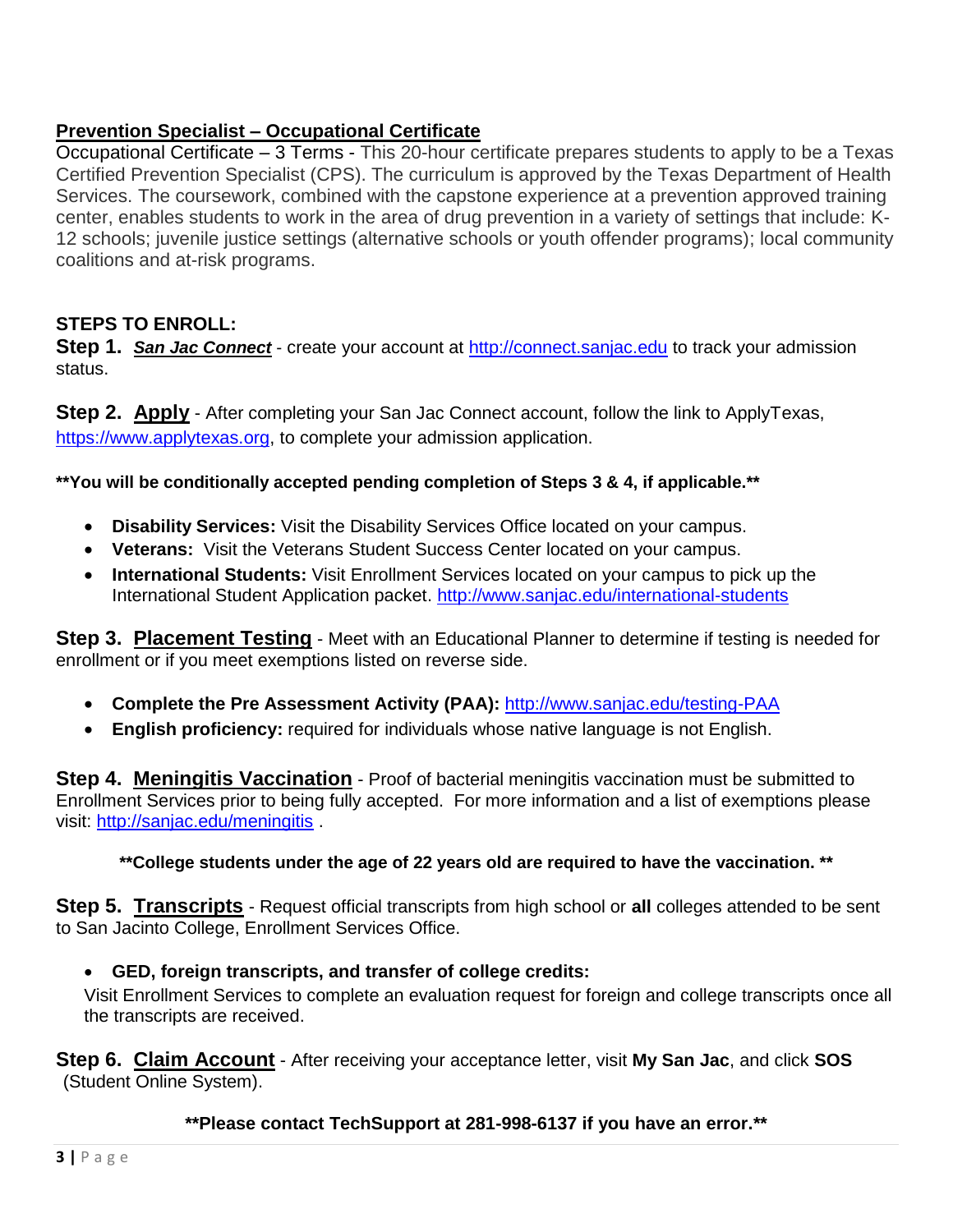**Step 7. Orientation** - It is **mandatory** for all first time in college students, including former Dual Credit students, to attend New Student Orientation (NSO) *NO EARLIER THAN ONE SEMESTER PRIOR* to class registration. Sign up online via your **SOS** account**. An Educational Planner will provide academic advising at Orientation.** 

**Step 8. Financial Aid and Scholarships** - Visit the Financial Aid Office for more information.

- FAFSA [www.fafsa.ed.gov](http://www.fafsa.ed.gov/)
- San Jacinto College Scholarships [http://sjcd.academicworks.com](http://sjcd.academicworks.com/)

### **For Clinical Students ONLY\***

### **Clinical Students will be required to register with CastleBranch and complete the following requirements before being placed at a site:**

- **Background Check**
- **Drug Screening**
- **TB Skin Test W Primary Care Provider**
- **Hepatitis B Series or Waiver**
- **Designated Mental Health Classes**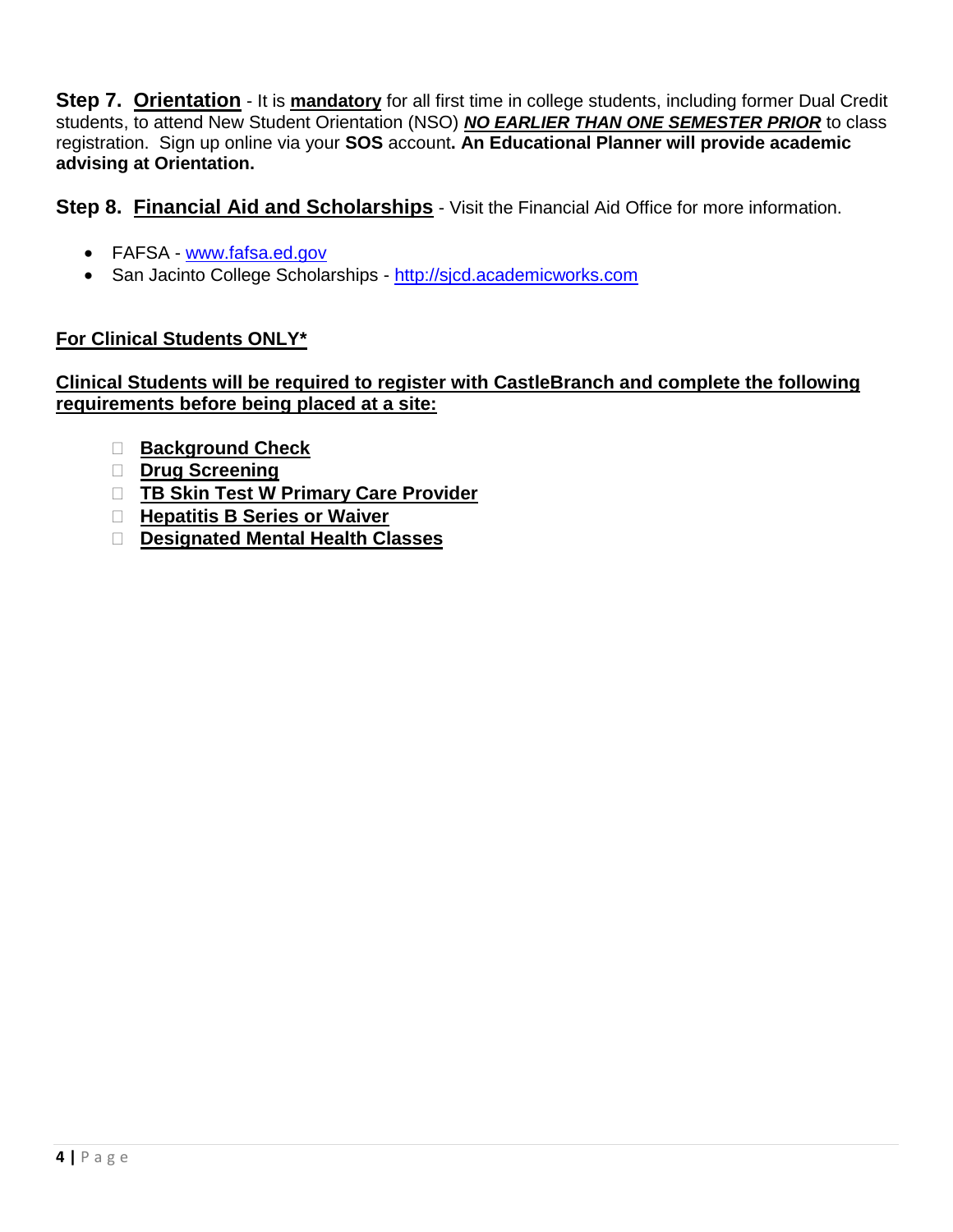# **San Jacinto College North Campus Mental Health Clinical and Counseling Psychology Curriculum Associate of Applied Science (3MH-PSYC)**

| <b>First Term*</b>                                                                                            | <b>Credit</b> |  |
|---------------------------------------------------------------------------------------------------------------|---------------|--|
| SCWK 1313 Intro to Social Work                                                                                | 3             |  |
| PSYC 2301 General Psychology                                                                                  | 3             |  |
| ENGL 1301 Composition I                                                                                       | 3             |  |
| PSYT 1371 Mental Health Legal and Ethical Issues                                                              | 3             |  |
| CMSW 1341 Behavior Modification and Cognitive Disorder                                                        | 3             |  |
| <b>Subtotal</b>                                                                                               | 15            |  |
|                                                                                                               |               |  |
| <b>Second Term*</b>                                                                                           |               |  |
| PSYT 2331 Abnormal Psychology                                                                                 | 3             |  |
| DAAC 1317 Basic Counseling Skills                                                                             | 3<br>3        |  |
| <b>SCWK 2301 Assessment and Case Management</b><br>PSYT 1372 Basic Nursing Skills for Psychiatric Technicians | 3             |  |
| PSYT 2301 Psychology of Group Dynamics                                                                        | 3             |  |
| <b>Subtotal</b>                                                                                               | 15            |  |
|                                                                                                               |               |  |
| Post Y1 Summer*                                                                                               |               |  |
| PMHS 2366 Practicum-Psychiatric /Mental Health Services                                                       | 3             |  |
| Technician                                                                                                    |               |  |
| <b>Subtotal</b>                                                                                               | 3             |  |
|                                                                                                               |               |  |
| <b>Third Term*</b>                                                                                            |               |  |
| DAAC 2306 Substance Abuse Prevention I                                                                        | 3             |  |
| DAAC 1304 Pharmacology of Addiction                                                                           | 3             |  |
| DAAC 1311 Counseling Theories                                                                                 | 3             |  |
| MATH 1314 College Algebra or MATH 1332                                                                        | 3             |  |
| <b>Contemporary Mathematics for Technical Programs</b>                                                        |               |  |
| <b>Subtotal</b>                                                                                               | 12            |  |
| <b>Fourth Term*</b>                                                                                           |               |  |
| *Humanities or Fine Arts                                                                                      | 3             |  |
| DAAC 2307 Addicted Family Intervention                                                                        | 3             |  |
| DAAC 2341 Counseling Alcohol and Other Drug Addictions                                                        | 3             |  |
| ENGL 1302 Composition II or ENGL 2311 Technical Report Writing                                                | 3             |  |
| <b>Subtotal</b>                                                                                               | 12            |  |
|                                                                                                               |               |  |
| Post Y2Summer*                                                                                                |               |  |
| DAAC 2366 Practicum-Substance Abuse/Addiction Counseling                                                      | 3             |  |
| <b>Subtotal</b>                                                                                               | 3             |  |
|                                                                                                               |               |  |
| <b>Associate of Applied Science Degree Total</b><br>Capstone Experience: PMHS 2366 and DAAC 2366              | 60            |  |
|                                                                                                               |               |  |

**1** catalog. Note: Students must pass each course listed in the degree or certificate for Mental Health Services with a grade of C or higher to be eligible to **reading** a degree or certificate *Note: Courses which satisfy the Humanities and Fine Arts areas are listed in the Transfer Core Curriculum of the Education Program Section of the receive a degree or certificate.*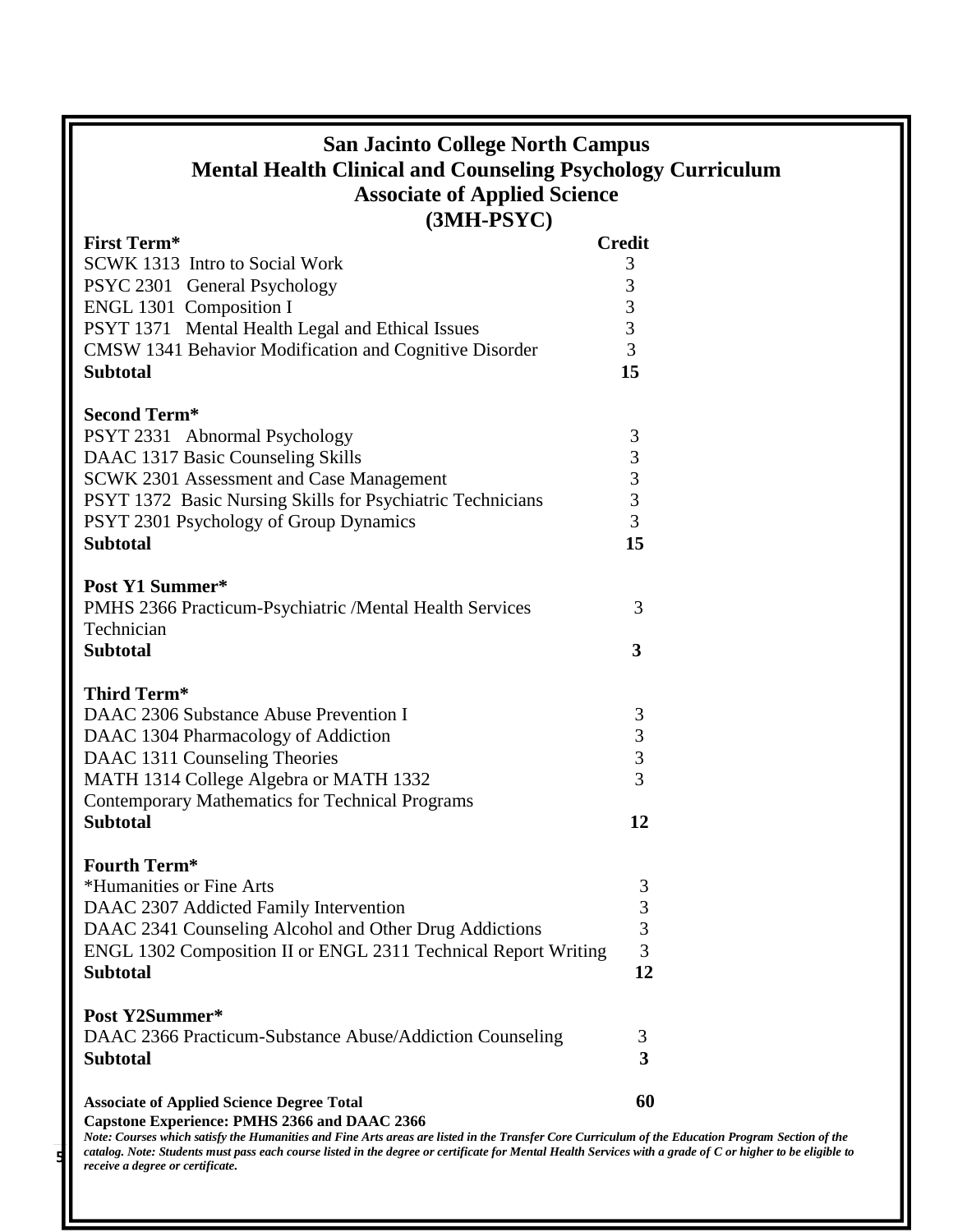| <b>San Jacinto College North Campus</b><br><b>Mental Health Technician OC</b><br>$(6MH-TECH)$ |               |  |  |
|-----------------------------------------------------------------------------------------------|---------------|--|--|
| <b>First Term*</b>                                                                            | <b>Credit</b> |  |  |
| <b>SCWK</b> 1313 Intro to Social Work                                                         | 3             |  |  |
| <b>PSYT 1371</b> Mental Health Legal and Ethical Issues                                       | 3             |  |  |
| CMSW 1341 Behavior Modification and Cognitive Disorder                                        | 3             |  |  |
| <b>Subtotal</b>                                                                               | 9             |  |  |
| <b>Second Term*</b><br>PSYT 2331 Abnormal Psychology<br>PSYT 1372 Basic Nursing Skills        | 3<br>3        |  |  |
| PSYT 2301 Psychology of Group Dynamics                                                        | 3             |  |  |
| <b>Subtotal</b>                                                                               | 9             |  |  |
| Third Term*                                                                                   |               |  |  |
| PMHS 2366 Practicum-Psychiatric /Mental Health Services Tech                                  | 3             |  |  |
| <b>Subtotal</b>                                                                               | 3             |  |  |
| <b>Level 2 Certificate Total</b><br>Capstone Experience: PMHS 2366                            | 21            |  |  |

*Note: Students must pass each course listed in the degree or certificate for Mental Health Services with a grade of C or higher to be eligible to receive a degree or certificate.*

**OCCUPATIONAL CERTIFICATE 21 TOTAL CREDIT HOURS**

**6 |** P a g e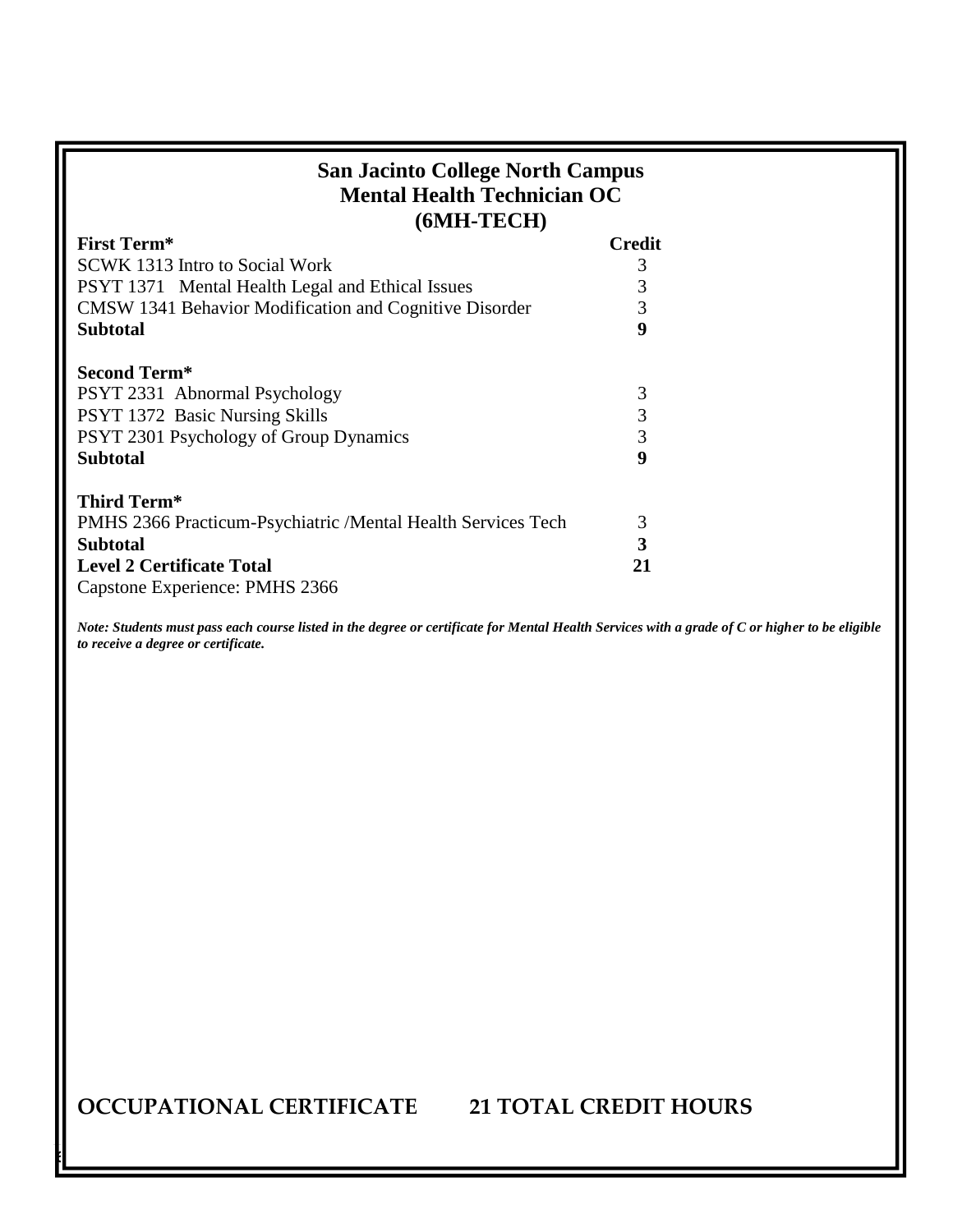## **San Jacinto College North Campus Substance Abuse Counseling-Level 2 (5MH-SAC)**

| <b>First Term*</b>                                                        | <b>Credit</b> |  |
|---------------------------------------------------------------------------|---------------|--|
| SCWK 1313 Introduction to Social Work                                     | 3             |  |
| DAAC 1311 Counseling Theories                                             | 3             |  |
| DAAC 1304 Pharmacology of Addiction                                       | 3             |  |
| PSYC 2301 General Psychology                                              | 3             |  |
| PSYT 1371 Mental Health Legal and Ethical Issues                          | 3             |  |
| <b>Subtotal</b>                                                           | 15            |  |
| <b>Second Term*</b>                                                       |               |  |
| PSYT 2331 Abnormal Psychology                                             | 3             |  |
| DAAC 2307 Addicted Family Intervention                                    | 3             |  |
| CMSW 1341 Behavior Modification and Cognitive Disorder                    | 3             |  |
| SCWK 2301 Assessment and Case Management                                  | 3             |  |
| DAAC 2341Counseling Alcohol and Other Drug Addictions                     | 3             |  |
| <b>Subtotal</b>                                                           | 15            |  |
| Third Term*                                                               |               |  |
| DAAC 2366 Practicum-Substance Abuse/Addiction Counseling                  | 3             |  |
| <b>Subtotal</b>                                                           | 3             |  |
| <b>Level 2 Certificate Total</b><br><b>Capstone Experience: DAAC 2366</b> | 33            |  |

*Note: Students must pass each course listed in the degree or certificate for Mental Health Services with a grade of C or higher to be eligible to receive a degree or certificate.*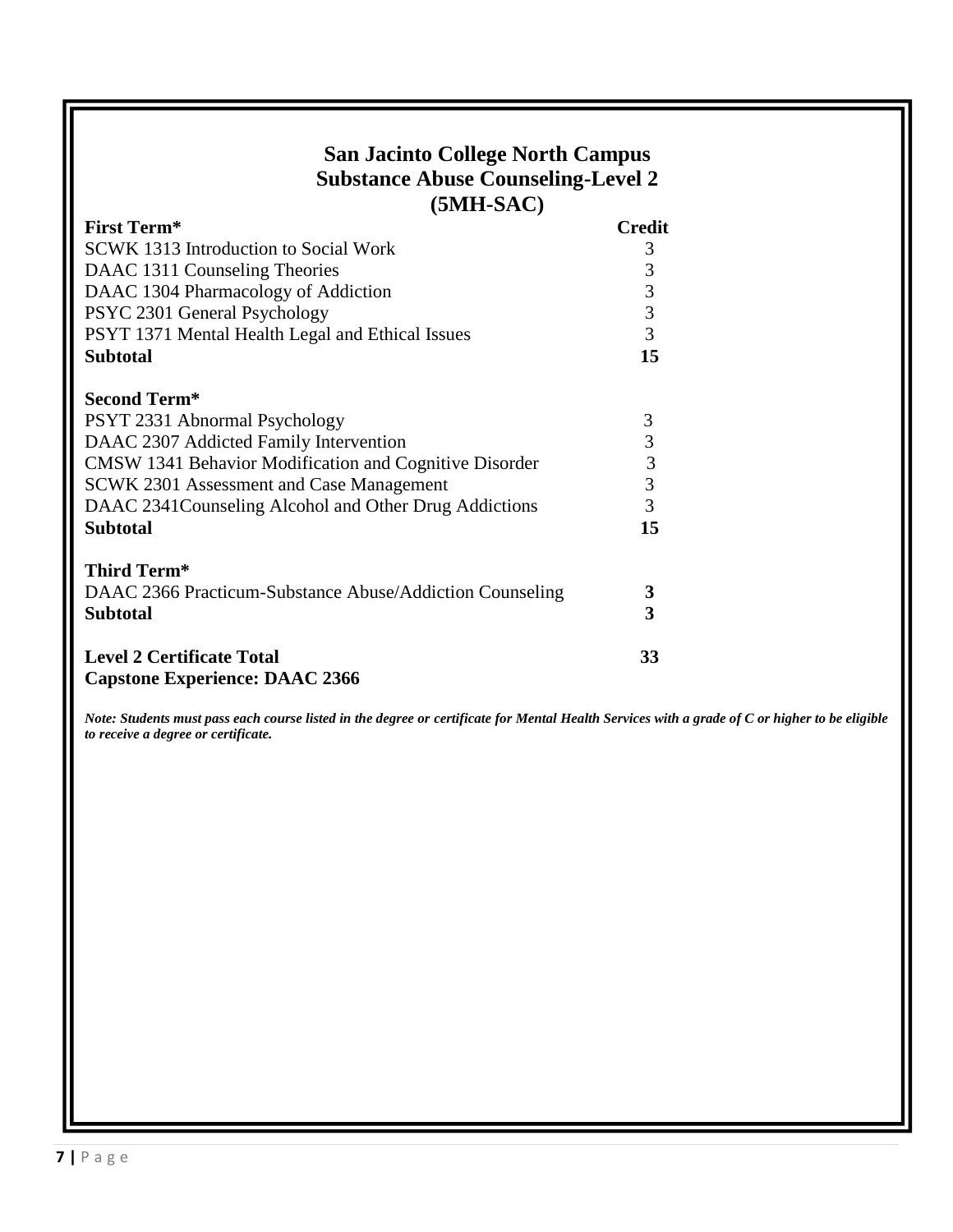# **San Jacinto College North Campus Mental Health Substance Abuse Counseling Occupational Certificate (6MH-SAC)**

| <b>First Term*</b>                                                             | <b>Credit</b> |  |
|--------------------------------------------------------------------------------|---------------|--|
| DAAC 1311 Counseling Theories                                                  |               |  |
| DAAC 2341 Counseling Alcohol and Other Drug Addictions                         |               |  |
| PSYT 1371 Mental Health Legal and Ethical Issues                               |               |  |
| <b>Subtotal</b>                                                                | 9             |  |
| <b>Second Term*</b>                                                            |               |  |
| DAAC 1304 Pharmacology of Addiction                                            | 3             |  |
| SCWK 2301 Assessment and Case Management                                       |               |  |
| DAAC 2366 Practicum-Substance Abuse/Addiction Counseling                       |               |  |
| <b>Subtotal</b>                                                                | 9             |  |
| <b>Occupational Certificate Total</b><br><b>Capstone Experience: DAAC 2366</b> | <u> 18</u>    |  |

*Note: Students must pass each course listed in the degree or certificate for Mental Health Services with a grade of C or higher to be eligible to receive a degree or certificate.*